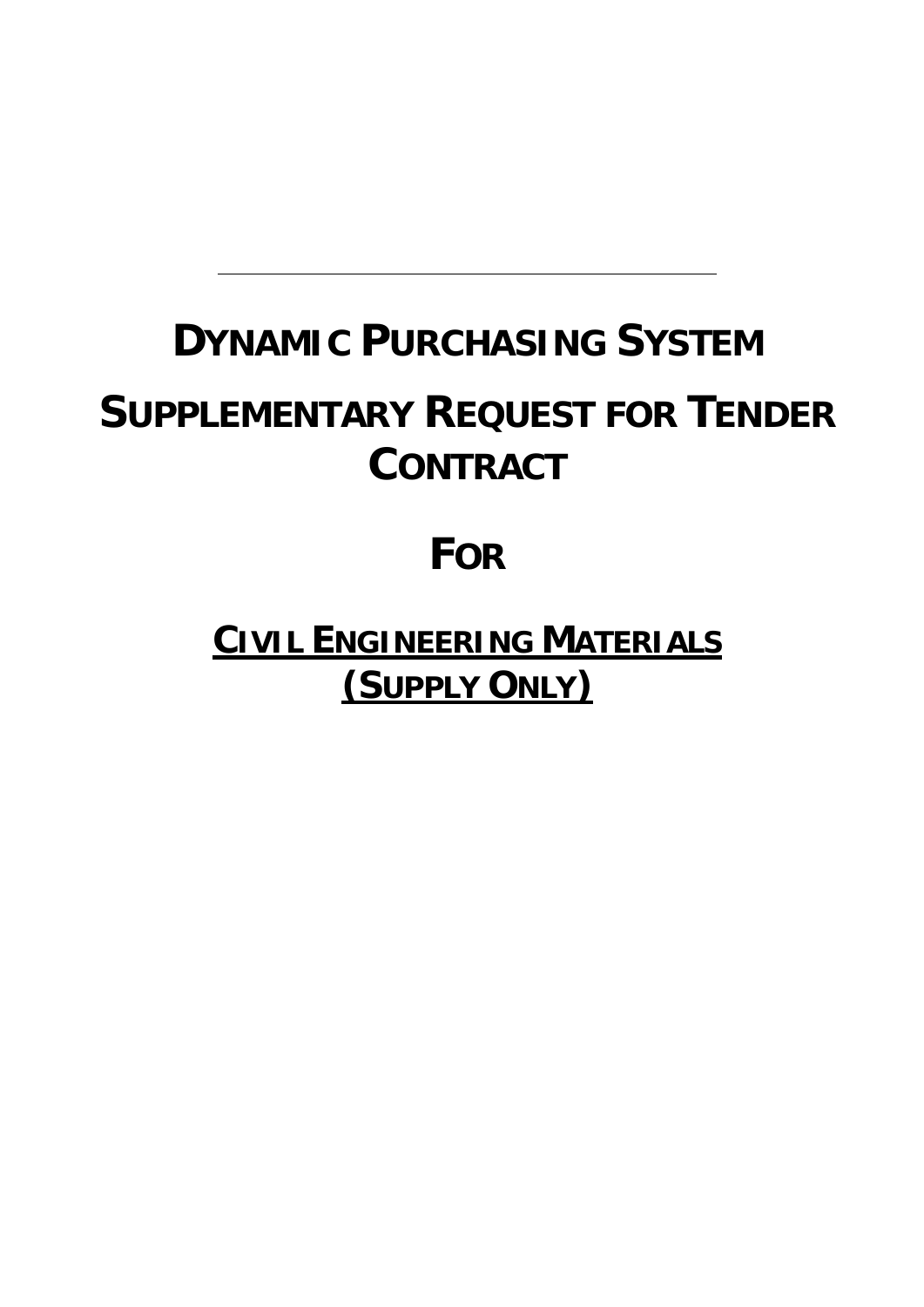# **TABLE OF CONTENTS**

| 1.0 |      |  |  |  |
|-----|------|--|--|--|
|     | 1.1  |  |  |  |
|     | 1.2  |  |  |  |
|     | 1.3  |  |  |  |
|     | 1.4  |  |  |  |
|     | 1.5  |  |  |  |
|     | 1.6  |  |  |  |
|     | 1.7  |  |  |  |
|     | 1.8  |  |  |  |
|     | 1.9  |  |  |  |
|     | 1.10 |  |  |  |
|     | 1.11 |  |  |  |
|     | 1.12 |  |  |  |
|     | 1.13 |  |  |  |
|     | 1.14 |  |  |  |
|     | 1.15 |  |  |  |
|     | 1.16 |  |  |  |
|     | 1.17 |  |  |  |
|     | 1.18 |  |  |  |
|     | 1.19 |  |  |  |
|     | 1.20 |  |  |  |
|     | 1.21 |  |  |  |
|     |      |  |  |  |
|     |      |  |  |  |
|     | 1.24 |  |  |  |
|     |      |  |  |  |
| 2.0 |      |  |  |  |
|     | 2.1  |  |  |  |
|     | 2.2  |  |  |  |
|     | 2.3  |  |  |  |
|     | 2.4  |  |  |  |
|     | 2.5  |  |  |  |
|     | 2.6  |  |  |  |
|     | 2.7  |  |  |  |
|     |      |  |  |  |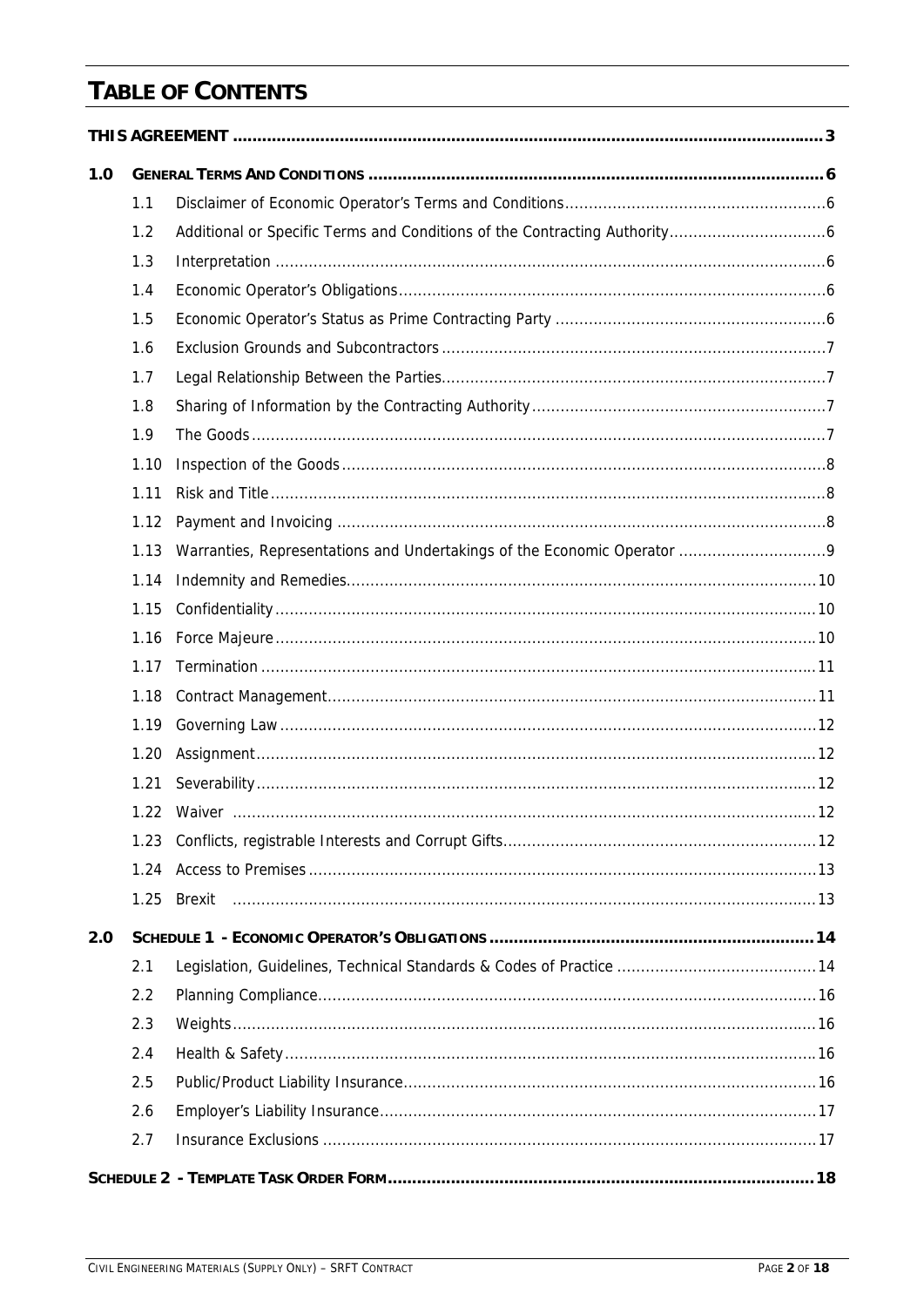| day of _ | 202 |
|----------|-----|
|          |     |
|          |     |

#### **BETWEEN**

| (hereinafter referred to as the "Contracting<br>Authority") (which expression shall, where the<br>context so admits or requires, be deemed to<br>include its successors and assigns) of the One<br>Part. |  |
|----------------------------------------------------------------------------------------------------------------------------------------------------------------------------------------------------------|--|
|----------------------------------------------------------------------------------------------------------------------------------------------------------------------------------------------------------|--|

#### **AND**

(hereinafter referred to as the "**Economic Operator**") (which expression shall, where the context so admits or requires, be deemed to include its successors and assigns) of the Other Part. **\_\_\_\_\_\_\_\_\_\_ of \_\_\_\_\_\_\_\_\_\_**

| Economic Operator Status <sup>1</sup> |
|---------------------------------------|
|---------------------------------------|

# **WHEREAS:**

- **A.** The Local Government Operational Procurement Centre (hereinafter referred to as the "LGOPC") conducted a call for competition on www.etenders.gov.ie and in the Official Journal of the European Union inviting requests to participate in a Dynamic Purchasing System for the Supply of Civil Engineering Materials (Supply Only) (hereinafter referred to as "the DPS").
- **B.** The Economic Operator made a request to participate in the DPS and, following assessment by the LGOPC, was admitted to the DPS.
- **C.** The Contracting Authority is a participating contracting authority on the DPS.
- **D.** The Economic Operator is a participating economic operator on the DPS.
- **E.** Pursuant to the DPS, the Contracting Authority issued a Supplementary Request for Tender (hereinafter referred to as "the Supplementary Request for Tender") for the provision of civil engineering materials (hereinafter collectively referred to as "Goods") which Goods were more particularly described in the Supplementary Request for Tender.
- **F.** The Economic Operator responded to the Supplementary Request for Tender and, following assessment by the Contracting Authority, has been the awarded this Supplementary Request for Tender Contract (hereinafter referred to as "SRFT Contract").
- **G.** This Condition G applies only if the Economic Operator has been identified in the Letter of Intent and herein as the Preferred Tenderer: This SRFT Contract appoints the Economic Operator as Preferred Tenderer for the provision of the Goods to the Contracting Authority for the term of this SRFT Contract.
- **H.** This Condition H applies only if the Economic Operator has been identified in the Letter of Intent and herein as a Substitute Supplier: This SRFT Contract appoints the Economic Operator as a substitute supplier for the provision of the Goods to the Contracting Authority for the term of this SRFT Contract.

<sup>&</sup>lt;sup>1</sup> Insert either 'Preferred Tenderer' or 'Substitute Supplier'. If Substitute Supplier, insert ranking (e.g. 'Second Ranking Substitute Supplier')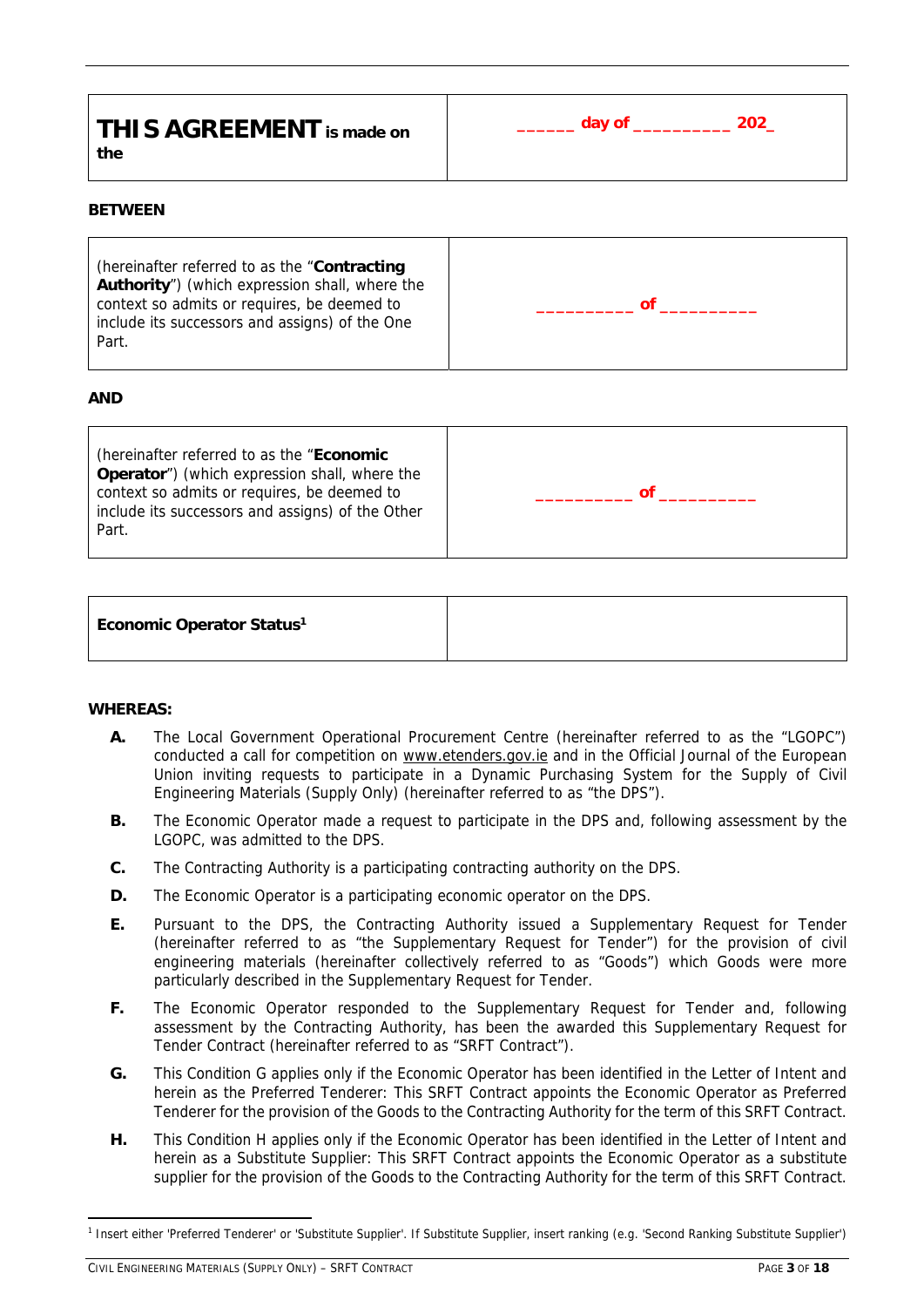- **I.** The term of this SRFT Contract is the term specified in the Supplementary Request for Tender (hereinafter referred to as "the Term").
- **J.** During the Term, the Contracting Authority may purchase the Goods from the Economic Operator by way of a Task Order (a template Task Order Form is attached hereto at Schedule 2).
- **K.** The Economic Operator acknowledges and accepts that the within general terms and conditions (hereinafter referred to as the "General Terms and Conditions") shall apply to each Task Order issued by the Contracting Authority to the Economic Operator notwithstanding that the General Terms and Conditions may not necessarily be affixed to, or expressly referred to in, the Task Order or any correspondence pertaining to same.
- **L.** The Economic Operator shall sell and the Contracting Authority shall purchase, in accordance with the General Terms and Conditions, the Goods described in the Task Order (and/or in the Supplementary Request for Tender where the Goods are more particularly described in same) issued by the Contracting Authority to the Economic Operator.
- **M.** Subject to the within General Terms and Conditions, the Contracting Authority agrees to pay to the Economic Operator the charges specified in the Economic Operator's Response to the Supplementary Request for Tender which charges have been accepted by the Contracting Authority (hereinafter referred to as "the Charges").
- **N.** The Contracting Authority makes no warranty as to its level of expenditure arising from the Supplementary Request for Tender and the award of this SRFT Contract does not: (a) constitute a commitment from the Contracting Authority to issue Task Orders to the Economic Operator during the Term; and (b) preclude the Contracting Authority from purchasing Goods from a third party during the Term.
- **O.** This Condition O applies only if the Economic Operator has been identified herein as the Preferred Tenderer: The Contracting Authority, pursuant to the Supplementary Request for Tender, has awarded substitute status to other economic operators (ranked in descending order following assessment by the Contracting Authority) who responded to the Supplementary Request for Tender. In circumstances where the Economic Operator: (a) has confirmed to the Contracting Authority that is it unable or unwilling (through lack of capacity or otherwise) to provide the Goods being the subject matter of a specific Task Order; or (b) is deemed by the Contracting Authority to be unable or unwilling (through change in circumstances, lack of capacity or otherwise) to provide the Goods being the subject matter of a specific Task Order, then, and in those circumstances, the Contracting Authority may assign the specific Task Order and procure the Goods from the highest ranking substitute economic operator (beginning with the substitute ranked No. 1) then capable of fulfilling the specific Task Order.
- **P.** This Condition P applies only if the Economic Operator has been identified herein as a Substitute Supplier: The Contracting Authority, pursuant to the Supplementary Request for Tender, has awarded: (a) Preferred Tenderer status to another economic operator who responded to the Supplementary Request for Tender (hereinafter referred to as "the Preferred Tenderer") and (b) substitute status to other economic operators (ranked in descending order following assessment by the Contracting Authority) who responded to the Supplementary Request for Tender. The Contracting Authority shall, in the first instance, procure the Goods during the Term from the Preferred Tenderer. In circumstances where the Preferred Tenderer: (a) has confirmed to the Contracting Authority that is it unable or unwilling (through lack of capacity or otherwise) to provide the Goods being the subject matter of a specific Task Order; or (b) is deemed by the Contracting Authority to be unable or unwilling (through change in circumstances, lack of capacity or otherwise) to provide the Goods being the subject matter of a specific Task Order, then, and in those circumstances, the Contracting Authority may assign the specific Task Order and procure the Goods from the highest ranking substitute economic operator (beginning with the substitute ranked No. 1) then capable of fulfilling the specific Task Order.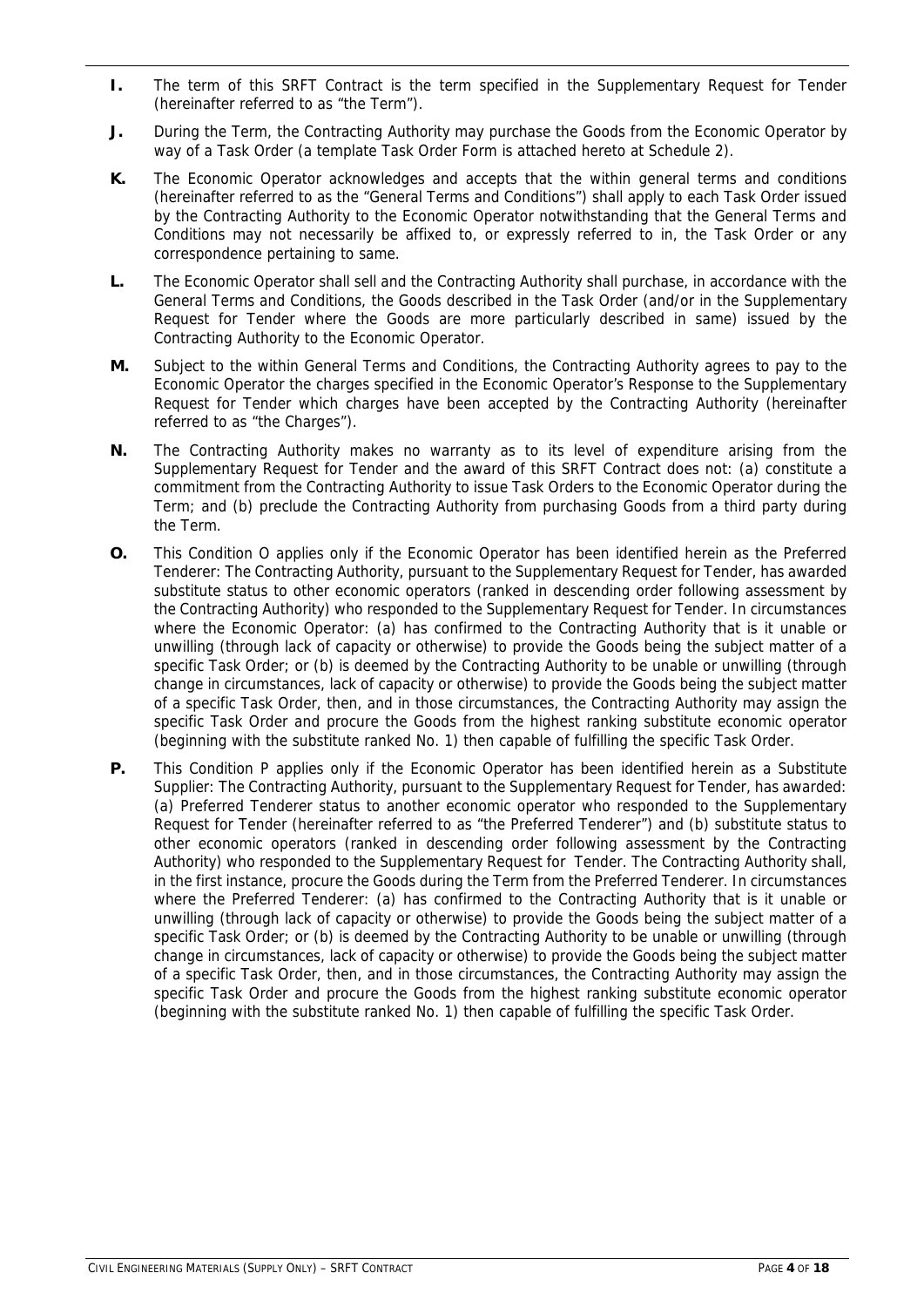| <b>SIGNED AND DELIVERED</b> |  |  |
|-----------------------------|--|--|
| by                          |  |  |
| for and on behalf of        |  |  |
| the CONTRACTING AUTHORITY   |  |  |
|                             |  |  |
|                             |  |  |
|                             |  |  |

| <b>SIGNED AND DELIVERED</b>                                               |  |
|---------------------------------------------------------------------------|--|
| by [name of Director]                                                     |  |
| for and on behalf of                                                      |  |
| the <b>ECONOMIC OPERATOR</b><br>[WHERE ECONOMIC OPERATOR<br>IS A COMPANY] |  |
| $OR$                                                                      |  |
| <b>SIGNED AND DELIVERED</b>                                               |  |
| by                                                                        |  |
| for and on behalf of                                                      |  |
| the ECONOMIC OPERATOR<br>[WHERE ECONOMIC OPERATOR<br>IS NOT A COMPANY]    |  |
|                                                                           |  |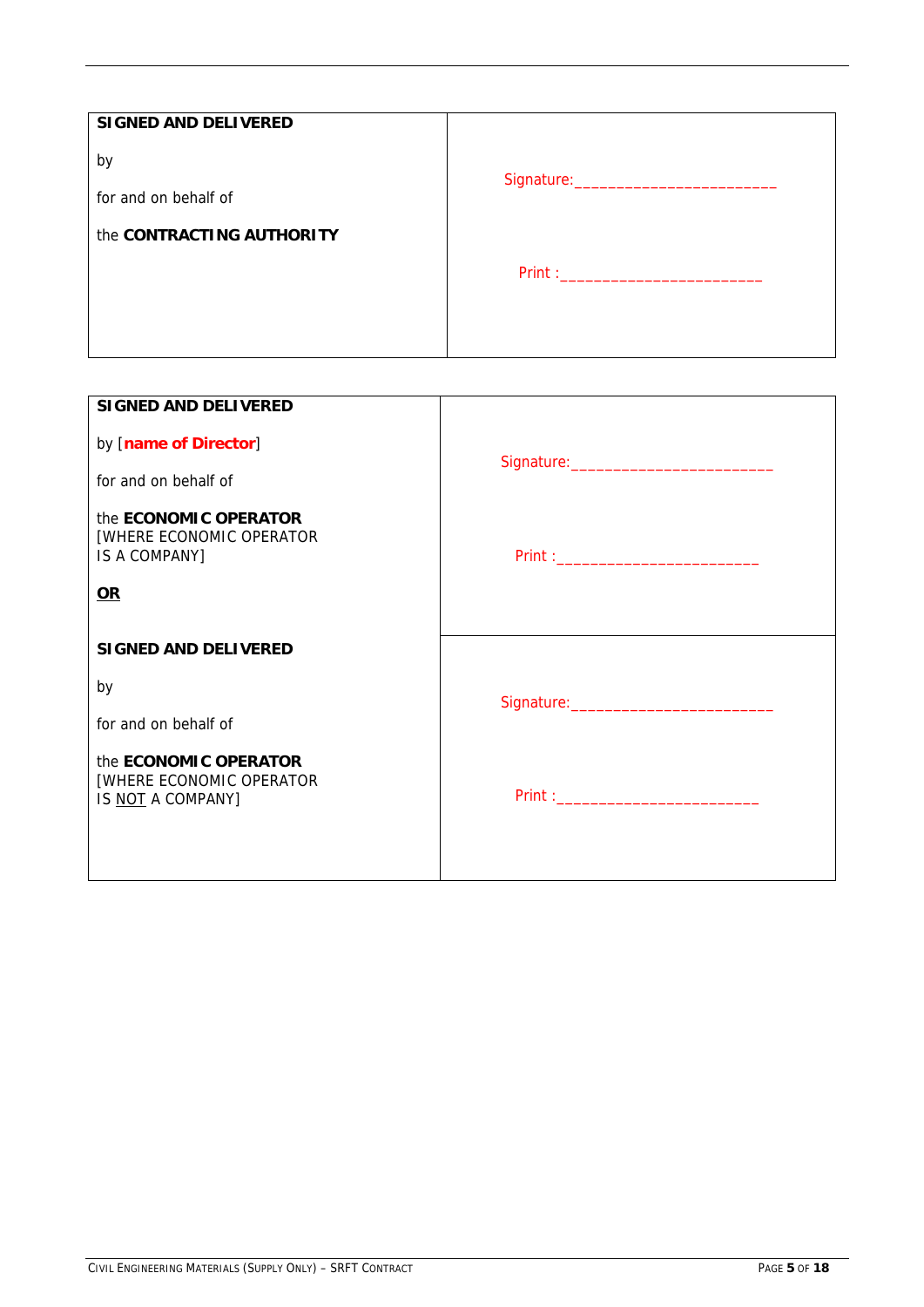# **1.0 GENERAL TERMS AND CONDITIONS**

# **1.1 DISCLAIMER OF ECONOMIC OPERATOR'S TERMS AND CONDITIONS**

Any of the Economic Operator's pre-printed terms and conditions produced, signed and/or stamped  $1.1.1$ by either party (or any other terms and conditions wheresoever found which the Economic Operator may wish to rely on) are hereby disallowed.

# **1.2 ADDITIONAL OR SPECIFIC TERMS AND CONDITIONS OF THE CONTRACTING AUTHORITY**

 $1.2.1$ In circumstances where additional or specific terms and conditions are contained within the Task Order (and/or in the Supplementary Request for Tender) issued by the Contracting Authority to the Economic Operator, such additional or specific terms and conditions shall take precedence over the within General Terms and Conditions where same are in conflict.

# **1.3 INTERPRETATION**

- 1.3.1 Headings herein are included for ease of reference only and shall not affect the construction of the within General Terms and Conditions.
- $1.3.2$ Unless the context requires otherwise, words in the singular may include the plural and vice versa.
- $1.3.3$ References to any statute, enactment, order, regulation or other legislative instrument shall be construed as a reference to the statute, enactment, order, regulation or instrument as amended unless specifically indicated otherwise.
- $1.3.4$ In the event that any ambiguity or question of intent or interpretation arises in relation to the within General Terms and Conditions, same shall be construed as if drafted jointly by the Contracting Authority and the Economic Operator and no presumption or burden of proof shall arise favouring or disfavouring any party by virtue of the authorship of same.

# **1.4 ECONOMIC OPERATOR'S OBLIGATIONS**

- $1.4.1$ In consideration of the payment by the Contracting Authority of the Charges the Economic Operator shall:
	- supply the Goods in accordance with the Task Order, the Supplementary Request for Tender (where additional specifications in relation to the Goods and their delivery were contained therein) and, where applicable, the requirements specified in Schedule 1 hereunder.
	- comply with any policies, guidelines and/or any project governance protocols and with all local security (including child protection and Garda vetting policy) and health and safety arrangements as notified to it by the Contracting Authority;
	- supply the Goods in accordance with good industry practice and comply with all applicable laws including, but not limited to, all obligations in the field of environmental, social and labour law that apply at the place where the Goods are provided, that have been established by EU and national law, collective agreements and by international, environmental, social and labour law listed in Schedule 7 of the European Union (Award of Public Authority Contracts) Regulations 2016 (Statutory Instrument 284 of 2016) (hereinafter referred to as the "Regulations"). Without prejudice to the generality of the foregoing, the Economic Operator shall be solely responsible for the employment, remuneration, taxes, immigration status and work permits of all personnel retained by it for the purposes of complying with the Supplementary Request for Tender and Task Order.

# **1.5 ECONOMIC OPERATOR'S STATUS AS PRIME CONTRACTING PARTY**

 $1.5.1$ The Economic Operator is deemed to be the prime contracting party under this SRFT Contract and the Task Order and assumes full responsibility for the discharge of all obligations under same. The Economic Operator, as prime contracting party, hereby assumes liability for any of its subcontractors and agents (where applicable) performing a Task Order. The Economic Operator shall notify the Contracting Authority as soon as possible of any changes to the name, contact details and legal representatives of its subcontractors.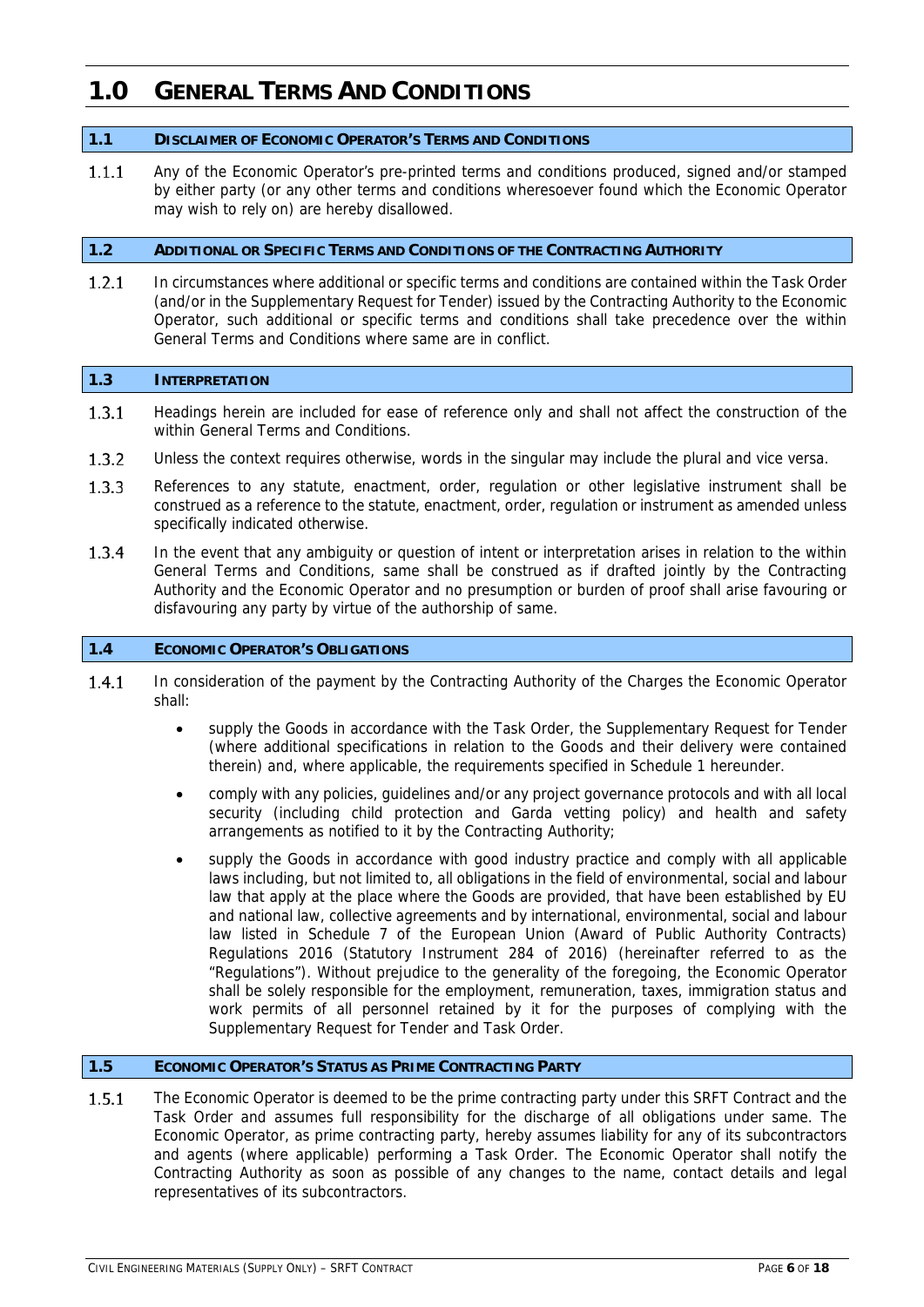#### **1.6 EXCLUSION GROUNDS AND SUBCONTRACTORS**

- 1.6.1 Where the Contracting Authority becomes aware that any of the exclusion grounds contained in Regulation 57 of the Regulations apply to any of the Economic Operator's subcontractors, the Contracting Authority can (without prejudice to such other legal rights and remedies generally available to the Contracting Authority) direct the Economic Operator to immediately replace such subcontractor.
- $1.6.2$ The Economic Operator shall include in every subcontract a right for the Economic Operator to terminate the subcontract where any of the exclusion grounds apply to the subcontractor and a requirement that the subcontractor, in turn, includes a provision having the same effect in any subcontract which it awards.

#### **1.7 LEGAL RELATIONSHIP BETWEEN THE PARTIES**

In supplying the Goods, the Economic Operator shall be an independent operator and nothing in the  $1.7.1$ within operates to create an employer/employee relationship, a joint venture or partnership and/or fiduciary or other relationship between the parties. The officers, employees or agents of the Economic Operator are not, and shall not hold themselves out to be, (and shall not be held out by the Economic Operator as being) servants or agents of the Contracting Authority for any purpose whatsoever.

#### **1.8 SHARING OF INFORMATION BY THE CONTRACTING AUTHORITY**

The Economic Operator agrees that any information relating to the supply of Goods by the Economic 1.8.1 Operator to the Contracting Authority may be passed by the Contracting Authority to the LGOPC, the Office of Government Procurement and/or such other relevant statutory body for the purpose of analysis and reporting of spend data including the preparation and publishing of reports.

#### **1.9 THE GOODS**

- 1.9.1 The Economic Operator shall deliver the Goods at the time(s), to the location(s) and on the date(s) specified in the Task Order and/or in the Supplementary Request for Tender (where additional specifications in relation to the Goods and their delivery were contained therein) unless otherwise expressly directed by the Contracting Authority.
- 1.9.2 Unless otherwise expressly agreed between the parties:
	- where the Goods are delivered by the Economic Operator, the point of delivery shall be when the Goods are removed from the transporting vehicle at the Contracting Authority's premises or such other location as notified by the Contracting Authority to the Economic Operator. Where the Goods are collected by the Contracting Authority, the point of delivery shall be when the Goods are loaded on the Contracting Authority's vehicle;
	- delivery shall include the unloading, stacking or installation of the Goods by the Economic Operator's staff, agents or carriers at such place as the Contracting Authority shall reasonably direct;
	- the Goods shall be packed and marked in a proper manner and in accordance with the Contracting Authority's instructions and any statutory requirements and any requirements of the carriers and manufacturers. The name of the contents shall be clearly marked on each container and all containers of hazardous content (and all documents relating thereto) shall bear prominent and adequate warnings.
- 1.9.3 Unless expressly agreed by the Contracting Authority, the Contracting Authority shall not be obliged to accept delivery of Goods by instalments. If, however, the Contracting Authority does specify or agree to delivery of Goods by instalments, delivery of any instalment later than the date specified or agreed for its delivery shall, without prejudice to such other legal rights and remedies generally available to the Contracting Authority, entitle the Contracting Authority to terminate the whole of any unfulfilled part of the Task Order without further liability to the Economic Operator.
- 1.9.4 The Contracting Authority shall be under no obligation to accept or pay for any Goods delivered in excess of the quantity ordered
- The Contracting Authority shall be under no obligation to accept or pay for any Goods supplied earlier 1.9.5 than the date expressly specified by the Contracting Authority.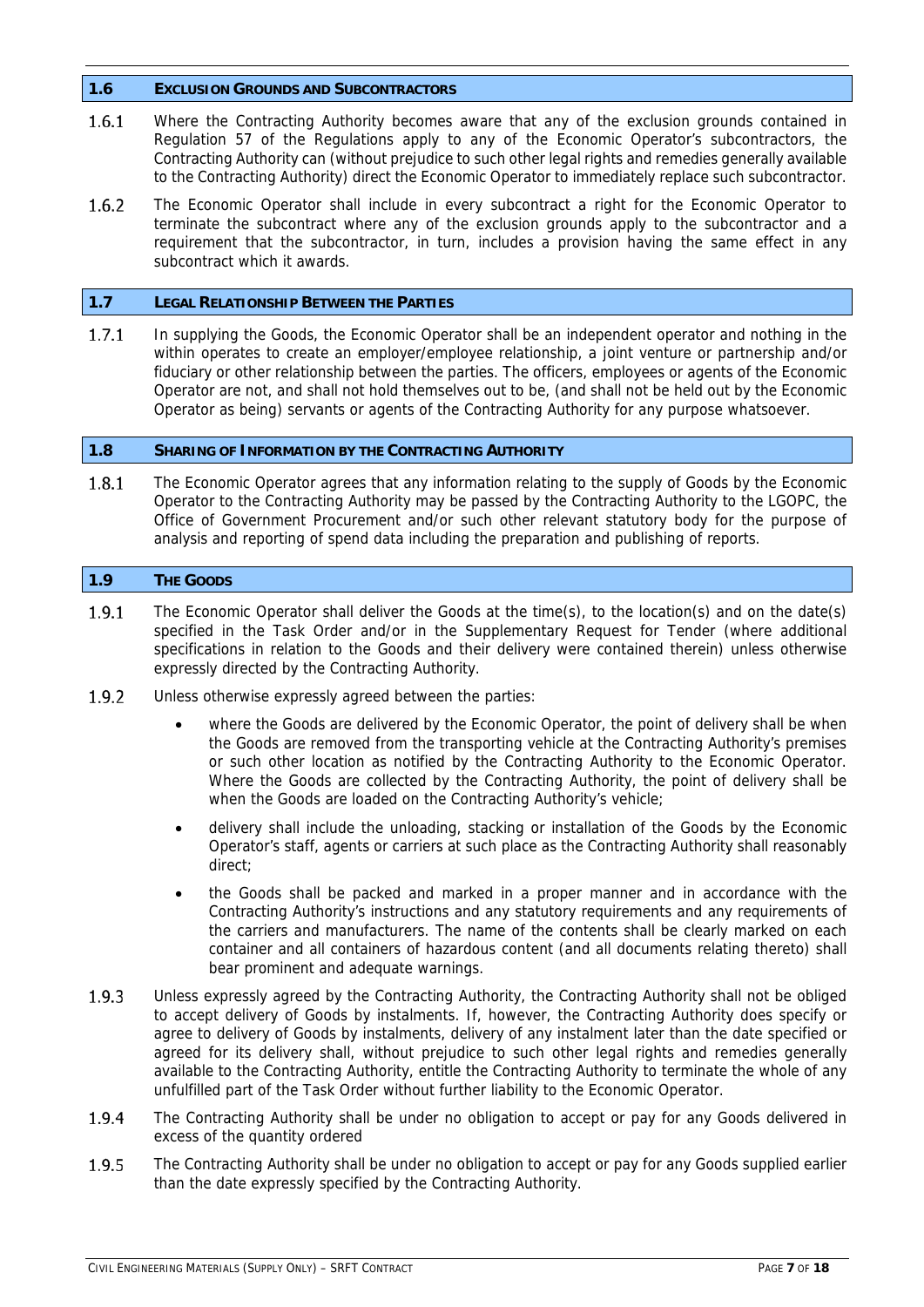# **1.10 INSPECTION OF THE GOODS**

- The Contracting Authority may inspect (to include a call for advance samples) or test the Goods, either 1.10.1 completed or in the process of manufacture, during normal business hours on reasonable notice at the Economic Operator's premises (including the premises of any subcontractor or agent) and the Economic Operator shall provide all reasonable assistance in relation to any such inspection or test free of charge.
- $1.10.2$ A failure to make a complaint at the time of an inspection or test and/or the approval given during or after such inspection or test shall not constitute a waiver by the Contracting Authority of any rights or remedies in respect of the Goods and the Contracting Authority reserves the right to reject the Goods in accordance with clause 1.10.3 herein.
- 1.10.3 The Contracting Authority may, by written notice to the Economic Operator, reject Goods which fail to conform to the approved sample or fail to meet the Contracting Authority's specification and applicable standards. If the Contracting Authority rejects any Goods pursuant to this clause, the Contracting Authority may (without prejudice to such other legal rights and remedies generally available to the Contracting Authority) either:
	- treat the Task Order as discharged by the Economic Operator's breach and obtain a refund (if payment for the Goods has already been made) from the Economic Operator in respect of the Goods concerned together with payment of any additional expenditure reasonably incurred by the Contracting Authority in obtaining other Goods in replacement provided that the Contracting Authority uses its reasonable endeavours to mitigate any additional expenditure in obtaining replacement Goods; or
	- have such goods promptly, and in any event within 5 calendar days, either repaired or replaced by the Economic Operator with Goods which conform in all respects with the approved sample or with the Contracting Authority's specification and applicable standards and due delivery shall not be deemed to have taken place until such repair or replacement has occurred.
- $1.10.4$ Rejected Goods shall be removed by the Economic Operator within 5 calendar days (hereinafter referred to as the "Prescribed Time") from the date of the notification by the Contracting Authority to the Economic Operator of their rejection. In the event of the failure by the Economic Operator to remove the Goods within the Prescribed Time, the Contracting Authority may dispose of such Goods as it sees fit and pending such removal, the Goods will remain with the Contracting Authority at the risk of the Economic Operator. Any costs incurred by the Contracting Authority relating to such disposal shall be borne by the Economic Operator.
- 1.10.5 The Contracting Authority will be deemed to have accepted the Goods if it expressly states the same in writing or fails to reject the Goods in accordance with clause 1.10.3 herein.
- 1.10.6 The issue by the Contracting Authority of a receipt note for the Goods shall not constitute an acknowledgement of the condition, quantity or nature of those Goods or the Contracting Authority's acceptance of them.

# **1.11 RISK AND TITLE**

- 1.11.1 All Goods shall be delivered by the Economic Operator free from encumbrances or retention of title clauses or similar provisions. The Charges are based on the Goods being delivered carriage paid to the location specified by the Contracting Authority. Pending delivery, the Goods remain at the risk of the Economic Operator.
- $1.11.2$ Title shall pass to the Contracting Authority on payment of the Charges.

# **1.12 PAYMENT AND INVOICING**

- 1.12.1 Invoicing arrangements for Goods ordered by the Contracting Authority through the Task Order shall be on such terms as directed by the Contracting Authority.
- $1.12.2$ Discharge of the Charges is subject to:
	- compliance by the Economic Operator with the provisions of the Task Order and the Supplementary Request for Tender (where additional specifications in relation to the Goods and their delivery are contained therein);
	- the furnishing by the Economic Operator of a valid invoice and such supporting documentation as may be reasonably required by the Contracting Authority;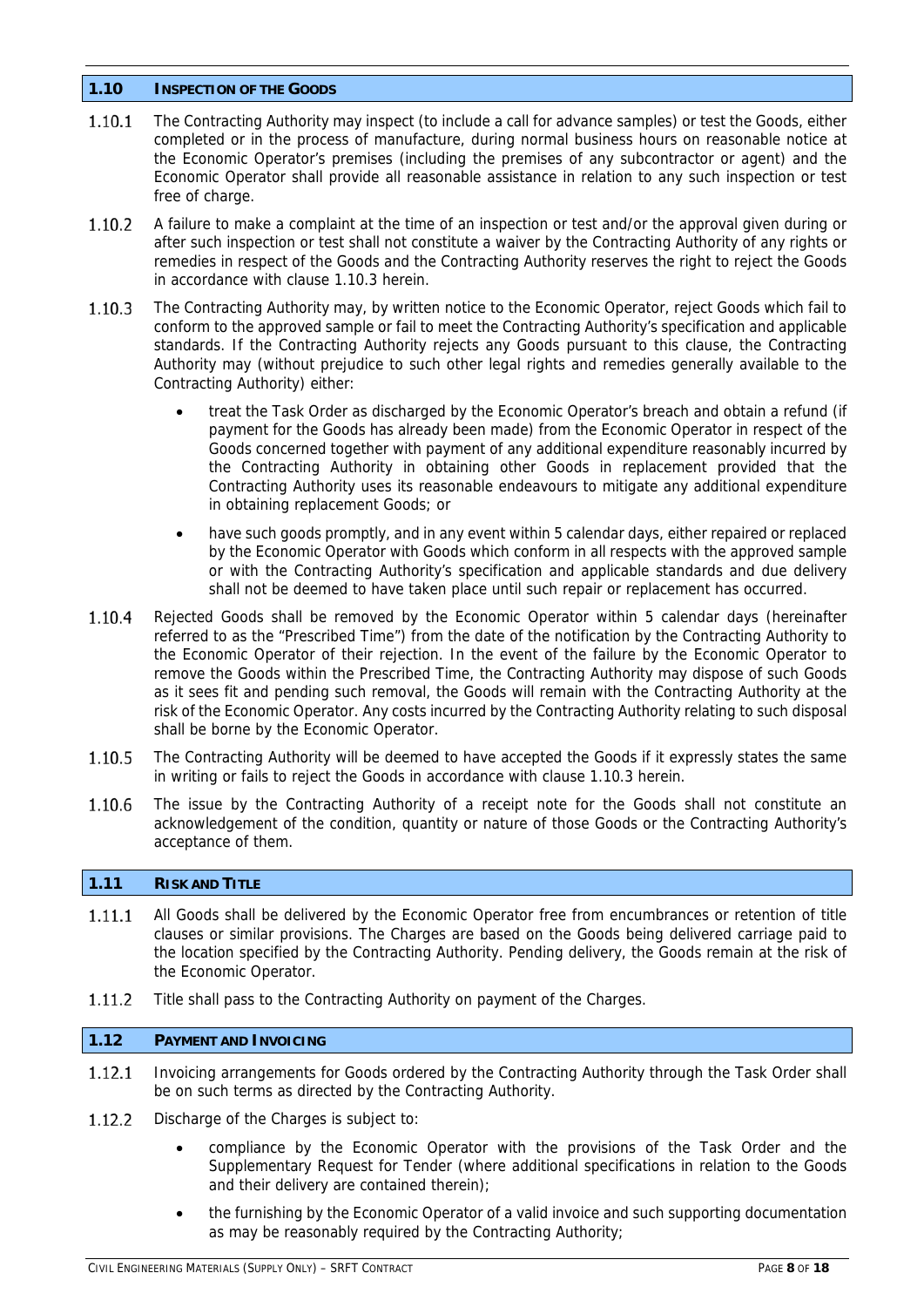- where applicable, the Contracting Authority being in possession of the Economic Operator's current tax clearance certificate;
- where applicable, the retention by the Contracting Authority of any Professional Services Withholding Tax payable to the Economic Operator in accordance with section 523 of the Taxes Consolidation Act 1997.
- $1.12.3$ The European Communities (Late Payment in Commercial Transactions) Regulations, 2012 shall apply to all payments. Incorrect invoices will be returned for correction with consequential effects on the due date of payment.
- 1.12.4 The Charges shall include the cost of reasonable instruction by the Economic Operator to the Contracting Authority's personnel in the use and maintenance of the Goods.
- 1.12.5 Any and all taxes applicable to the supply of the Goods from the Economic Operator shall be the sole responsibility of the Economic Operator.

# **1.13 WARRANTIES, REPRESENTATIONS AND UNDERTAKINGS OF THE ECONOMIC OPERATOR**

- $1.13.1$ The Economic Operator acknowledges, warrants, represents and undertakes that:
	- it has the authority and right under law to enter into, and to carry out its obligations under, this SRFT Contract and the Task Order;
	- it is fulfilling this SRFT Contract and the Task Order with a full understanding of: (a) its obligations with regards to taxation, employment, social and environmental protection; and (b) its material terms and risks, and is capable of fulfilling those obligations and assuming those risks;
	- it has acquainted itself, and shall comply, with all legal requirements or such other recommendations, guidance or practices as may affect the supply of the Goods (to include manufacture and distribution process) as they apply to the Economic Operator;
	- it has taken all and any action necessary to ensure that it has the capacity to fulfil the Task Order;
	- it has inspected the Contracting Authority's premises, lands and facilities before submitting its response to the Supplementary Request for Tender and has made appropriate enquiries so as to be satisfied in relation to all matters connected with the performance of its obligations under the Supplementary Request for Tender and Task Order;
	- the status of the Economic Operator, as declared in the ESPD, which confirms that none of the excluding circumstances listed in Regulation 57 of the Regulations apply to the Economic Operator, remains unchanged.
- The Economic Operator shall be responsible, and to take due precautions, for the safe custody of any 1.13.2 Goods on its premises which are the property of the Economic Operator and shall insure same against any form of loss or damage.
- $1.13.3$ The Economic Operator confirms and undertakes that the Goods supplied will, at the time of delivery, correspond to the description given by the Economic Operator in its response to the Supplementary Request for Tender (to include any samples furnished thereunder) and that the manufacture, distribution and processes employed will comply in all material respects with the representations made in its response to the Supplementary Request for to Tender. None of the provisions of the Sale of Goods Acts 1893 and 1980 shall be excluded or limited under the Task Order.
- 1.13.4 The Economic Operator undertakes to ensure that all necessary consents and/or licenses required for the fulfilling of the Task Order are obtained and in place.
- The Economic Operator hereby indemnifies the Contracting Authority and shall keep and hold the 1.13.5 Contracting Authority harmless from any losses (whether direct, indirect or consequential), liability, damages, claims, costs or expenses which arise by reason of any breach of third party intellectual property rights in so far as any such rights are used for the purposes of fulfilling the SRFT Contract and any Task Order.
- 1.13.6 The Economic Operator undertakes to immediately notify the Contracting Authority of any material change to the status of the Economic Operator with regard to the warranties, acknowledgements, representations and undertakings made herein and to comply with all reasonable directions of the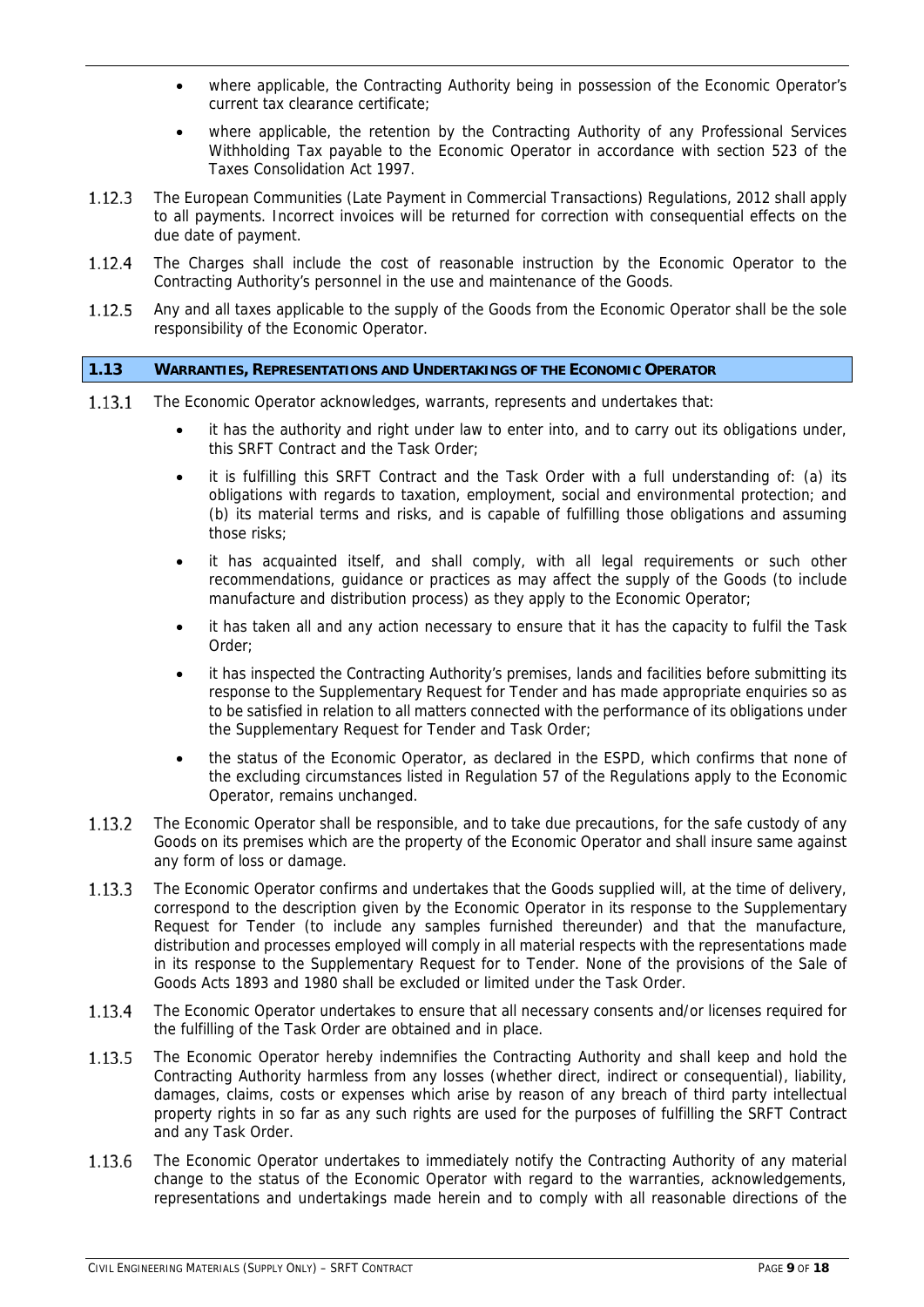Contracting Authority with regard thereto which may include termination of the SRFT Contract and Task Order.

# **1.14 INDEMNITY AND REMEDIES**

- 1.14.1 The Economic Operator shall be liable for, and hereby indemnifies the Contracting Authority from, any losses, claims, demands, damages or expenses which the Contracting Authority may suffer due to and arising from, directly or indirectly, the negligence, acts or omissions, breach of contract, breach of duty, insolvency, recklessness, bad faith, willful default or fraud of the Economic Operator (including its subcontractors and/or agents) in performing the SRFT Contract and Task Order. The terms of this clause shall survive expiry, completion or termination, for whatever reason, of the SRFT Contract and Task Order.
- $1.14.2$ Except as otherwise expressly provided herein, all remedies available to either party for breach of the SRFT Contract and the within General Terms and Conditions are cumulative and may be exercised concurrently or separately and the exercise of any one remedy shall not be deemed an election of such remedy to the exclusion of other remedies.

#### **1.15 CONFIDENTIALITY**

- 1.15.1 Both the Contracting Authority and Economic Operator agree to hold confidential all information, documentation and other material received, provided or obtained arising from the supply of the Goods by the Economic Operator and shall not disclose same to any third party except to:
	- its professional advisers; or
	- as may be required by law; or
	- as may be necessary to give effect to the terms of the SRFT Contract, the Task Order or the Supplementary Request for Tender; or
	- in the case of the Contracting Authority, by request of any person or body or authority whose request the Contracting Authority or persons associated with the Contracting Authority (including but not limited to the Legislature and/or the Executive and/or the Civil Service) considers it necessary or appropriate to so comply.
- The Contracting Authority may be subject to requests for information relating to the supply of the 1.15.2 Goods by the Economic Operator under the Freedom of Information Act 2014 and/or the European Communities (Access to Information on the Environment) Regulations 2007 to 2014 (or such other similar legislation which may be enacted and apply from time time) and the Economic Operator acknowledges that information the Economic Operator deems as confidential or commercially sensitive may be disclosed by the Contracting Authority in accordance with same. In circumstances where the Contracting Authority is subject to a request for information under the aforementioned legislation, the Contracting Authority shall consult with the Economic Operator prior to making a decision on any request received and the Economic Operator shall specifically identify any information that is not to be disclosed on grounds of confidentiality or commercial sensitivity and shall state the reasons for this sensitivity. However, the Contracting Authority accepts no liability whatsoever in respect of any information provided which is subsequently released (irrespective of notification) or in respect of any consequential damage suffered as a result of such obligations.
- The terms of this clause shall survive expiry, completion or termination, for whatever reason, of the 1.15.3 SRFT Contract and Task Order.

#### **1.16 FORCE MAJEURE**

1.16.1 A 'Force Majeure Event' means an event or circumstance or combination of events and/or circumstances not within the reasonable control of the Affected Party which has the effect of delaying or preventing that party from complying with its obligations under a Task Order including, but not limited to, acts of God, war, out-break of disease, insurrection, riot, civil disturbance, rebellion, acts of terrorism, embargoes, explosions, fires, floods, tempests, or failures of supply of electrical power, or public telecommunications equipment or lines, excluding industrial action of whatever nature or cause (strikes, lockouts and similar) occurring at the Economic Operator's (or its subcontractors' or agents' as the case may be) or Contracting Authority's places of business.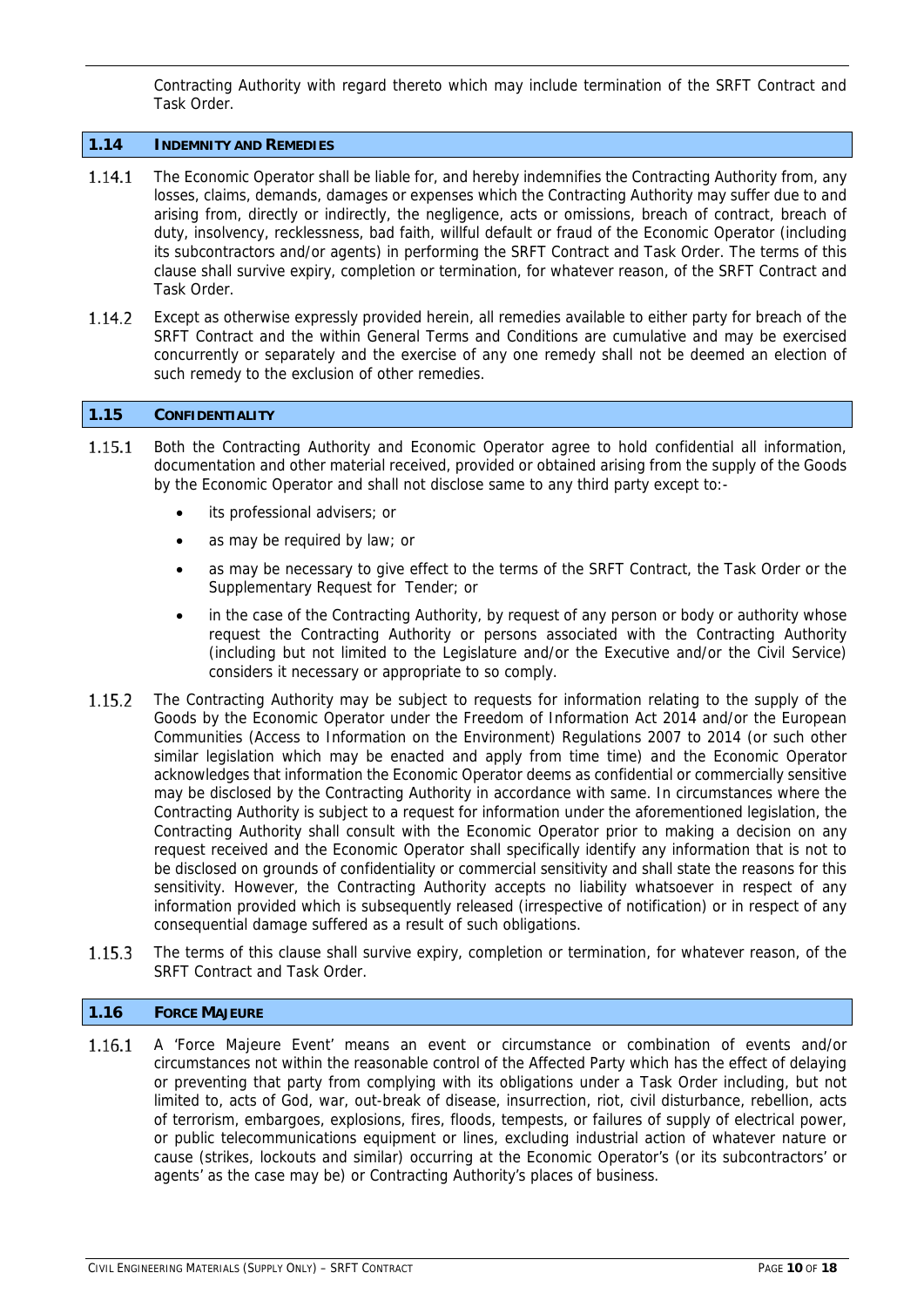- 1.16.2 In the event of any failure, interruption or delay in the performance of either party's obligations resulting from any Force Majeure Event, that party ("the Affected Party") shall promptly notify the other party in writing specifying:
	- the nature of the Force Majeure Event;
	- the anticipated delay in the performance of its obligations;
	- the action proposed to minimise the impact of the Force Majeure Event;

and the Affected Party shall not be liable or have any responsibility of any kind for any loss or damage thereby incurred or suffered by the other party, provided always that the Affected Party shall use all reasonable efforts to minimise the effects of the Force Majeure Event and shall resume the performance of its obligations as soon as reasonably possible after the removal of the cause.

- $1.16.3$ If the Force Majeure Event continues for 7 working days, either party may terminate the Task Order by notice in writing.
- 1.16.4 In circumstances where the Economic Operator is the Affected Party, the Contracting Authority shall be relieved from any obligation to make payments under the Task Order save to the extent that payments are properly due and payable for obligations actually fulfilled by the Economic Operator in accordance with the within General Terms and Conditions.

# **1.17 TERMINATION**

- 1.17.1 The Contracting Authority shall have the right (in addition to such other legal rights and remedies generally available to it) to terminate a Task Order and this SRFT Contract immediately and without liability for compensation or damages to the Economic Operator on the happening of any of the following:
	- if the Economic Operator commits any serious breach, or a series of breaches, of any provision of the within General Terms and Conditions (or any other provision expressly notified to the Economic Operator by the Contracting Authority) and fails to remedy such breach(es) (if the breach(es) are deemed capable of remedy by the Contracting Authority) within 5 (five) working days after receipt of a request in writing from the Contracting Authority;
	- if the Economic Operator becomes insolvent or bankrupt, enters into examinership, is wound up, commences winding up, has a receiving order made against it, makes any arrangement with its creditors generally or takes or suffers any similar action as a result of debt, or an event having an equivalent effect;
	- if any statement made by the Economic Operator in connection with the procedure by which the Economic Operator was appointed to the DPS or was awarded this SRFT Contract was: (a) untrue when made or subsequently ceases to be true; or (b) was materially incorrect, inaccurate or misleading (whether intentionally so or not);
	- if the Contracting Authority becomes aware that any of the exclusion grounds set out in Regulation 57 of the Regulations apply to the Economic Operator or its subcontractors.
	- if the Economic Operator is sourcing Goods from quarries which are not in compliance (or not shown to be in compliance) with the Planning Acts.
- Termination of a Task Order or this SRFT Contract shall not affect any antecedent and accrued rights, 1.17.2 obligations or liabilities of either party, nor shall it affect any provision herein which is expressly or by implication intended to come into or continue in force on or after such termination.

#### **1.18 CONTRACT MANAGEMENT**

- The Economic Operator agrees to: 1.18.1
	- liaise regularly with the Contracting Authority and keep it fully informed of any matter which might affect the performance of its obligations under the Task Order and/or the SRFT Contract;
	- maintain such records as directed by the Contracting Authority from time to time and comply with reporting arrangements, milestones, compliance schedules and operational protocols directed by the Contracting Authority from time to time; and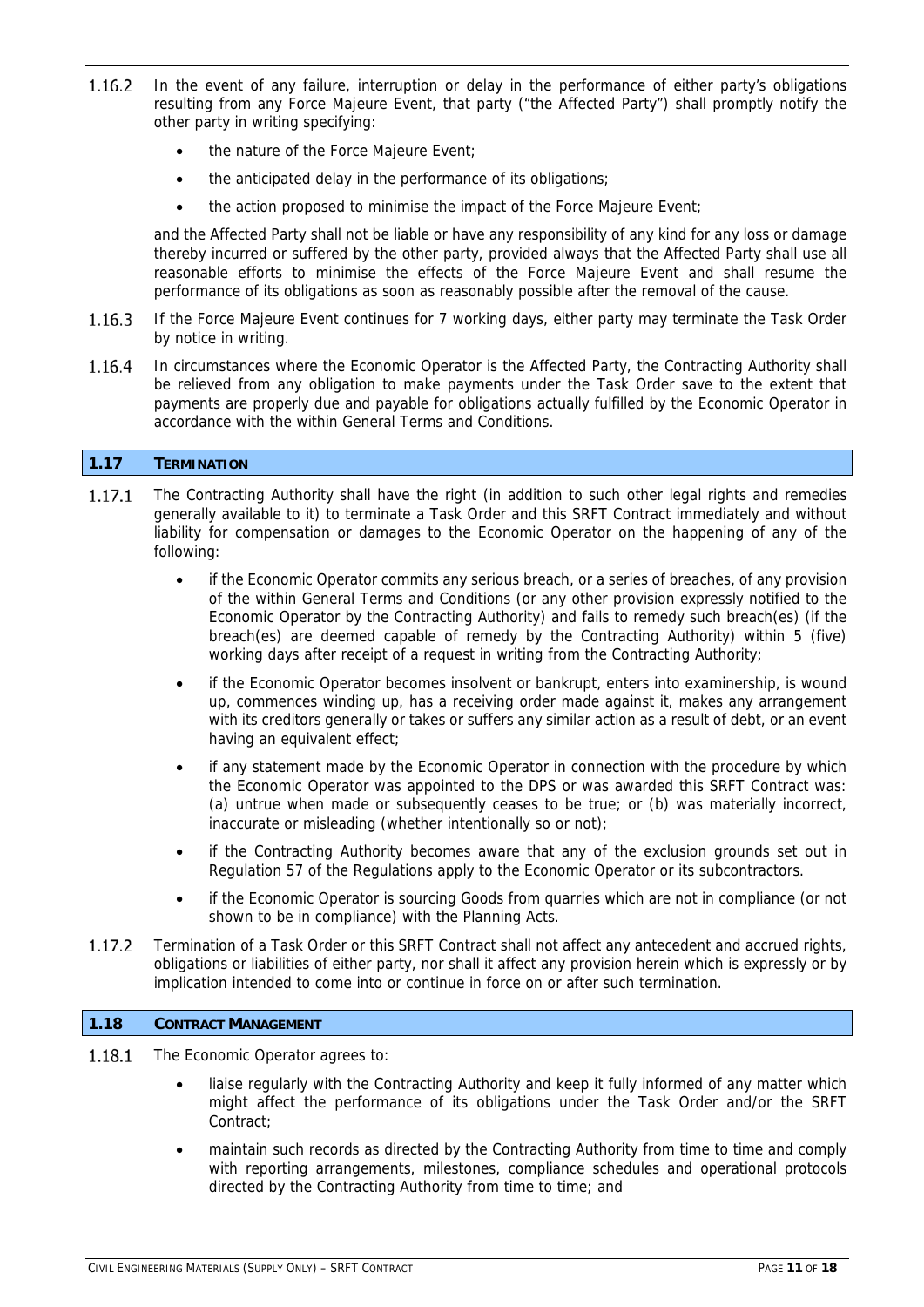- comply with all reasonable directions of the Contracting Authority including, but not limited to, meeting formally with the Contracting Authority to report on progress.
- 1.18.2 The Contracting Authority, or its authorised representative, may inspect, at its own cost, the Economic Operator's premises, lands and facilities (or such part thereof relating to the Task Order and/or the SRFT Contract), with due access to relevant personnel and records, upon reasonable notice in writing to ensure compliance with the terms of the Task Order and/or the SRFT Contract. The Economic Operator shall comply with all reasonable directions of the Contracting Authority thereby arising.
- 1.18.3 The Economic Operator shall be required to hold, for the time required to fulfil all obligations arising under the Task Order, insurances of the nature and amount specified in the Supplementary Request for Tender and shall immediately advise the Contracting Authority of any material change to its insured status. Upon request, the Economic Operator shall produce: (a) proof of current premiums paid; and (b) valid certificates of insurance.

# **1.19 GOVERNING LAW**

1.19.1 This SRFT Contract and the within General Terms and Conditions shall in all aspects be governed by and construed in accordance with the laws of Ireland and the courts of Ireland have exclusive jurisdiction to hear and determine any disputes arising out of or in connection with same.

# **1.20 ASSIGNMENT**

 $1.20.1$ Subject to the parties' rights and obligations at law and under the Regulations, any assignment or other transfer of the Economic Operator's rights or obligations under this SRFT Contract and/or the Task Order to a third party requires the prior written consent of the Contracting Authority. Prior to any such assignment, the assignee will be obliged to sign an undertaking to comply with all obligations under the within General Terms and Conditions.

# **1.21 SEVERABILITY**

 $1.21.1$ If any term or provision of this SRFT Contract and/or the within General Terms and Conditions is found to be illegal or unenforceable for any reason, then such term or provision shall be deemed severed and all other terms and provisions shall remain in full force and effect.

# **1.22 WAIVER**

1.22.1 No failure or delay by either party to exercise any right, power or remedy granted herein shall operate as a waiver of it nor shall any partial exercise preclude further exercise of same or some other right, power or remedy.

# **1.23 CONFLICTS, REGISTRABLE INTERESTS AND CORRUPT GIFTS**

- 1.23.1 The Economic Operator confirms that it has carried out a conflicts of interest check and is satisfied that neither it nor any subcontractor nor agent as the case may be have any conflicts of interest in relation to the Goods and its obligations under the Task Order and/or the SRFT Contract.
- $1.23.2$ The Economic Operator hereby undertakes to: (a) notify the Contracting Authority immediately should any conflict, or potential conflict of interest, come to its attention during currency of the Task Order and/or the SRFT Contract; and (b) comply with the Contracting Authority's directions in respect thereof. In the event of any such notification the Contracting Authority shall have the right (without prejudice to such other legal rights and remedies generally available to the Contracting Authority) to terminate the Task Order and/or the SRFT Contract immediately without liability for compensation or damages to the Economic Operator where, in the opinion of the Contracting Authority, the conflict, or potential conflict of interest, cannot be removed by other means.
- 1.23.3 Any registrable interest involving the Economic Operator (and any of its subcontractors or agents as the case may be) and: (a) the Contracting Authority; (b) the Ceann Comhairle (Speaker); or (c) any member of the Government or the Oireachtas (or their relatives) must be fully disclosed by the Economic Operator to the Contracting Authority immediately upon such information becoming known to the Economic Operator and the Economic Operator shall comply with the Contracting Authority's directions in respect thereof. In the event of any such disclosure, the Contracting Authority shall have the right (without prejudice to such other legal rights and remedies generally available to the Contracting Authority) to terminate the Task Order and/or the SRFT Contract immediately without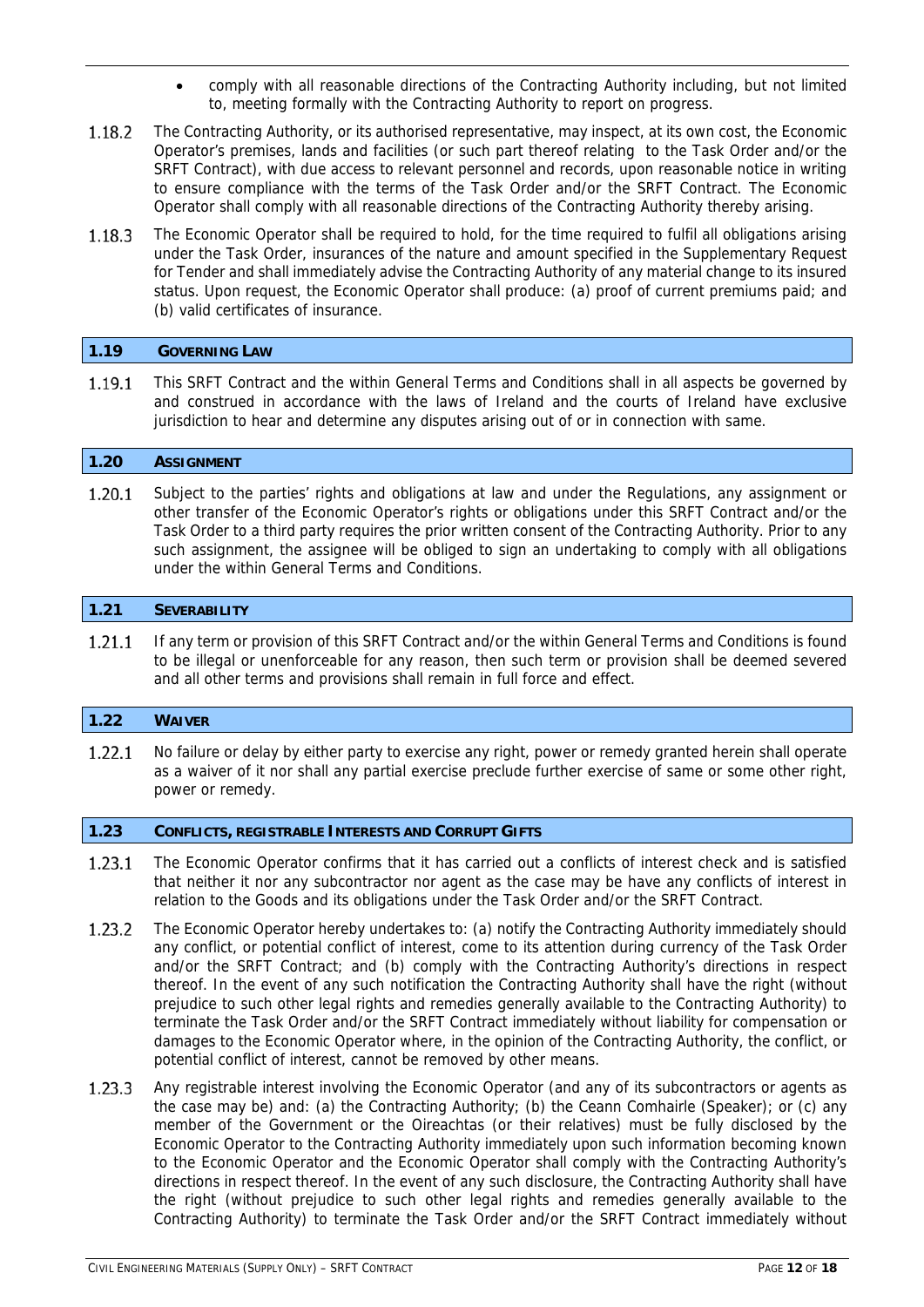liability for compensation or damages to the Economic Operator. The terms "registrable interest" and "relative" shall be interpreted as per section 2 of the Ethics in Public Office Act 1995 (or such other similar legislation which may be enacted and apply from time time).

1.23.4 The Economic Operator shall not offer or agree to give any public servant or civil servant any gift or consideration or commission of any kind as an inducement or reward for doing or forbearing to do or for having done or forborne to do any action in relation to the obtaining or execution of the Task Order and/or the SRFT Contract. Any breach of this clause or the commission of any offence by the Economic Operator (and any of its subcontractors or agents as the case may be) under the Prevention of Corruption Acts 1889 to 2005 (or such other similar legislation which may be enacted and apply from time time) shall entitle the Contracting Authority (without prejudice to such other legal rights and remedies generally available to the Contracting Authority) to terminate the Task Order and/or the SRFT Contract immediately and without liability for compensation or damages to the Economic Operator and to recover the amount of any loss resulting from such cancellation including, but not limited to, recovery from the Economic Operator of the amount or value of any such gift, consideration or commission.

# **1.24 ACCESS TO PREMISES**

1.24.1 Any of the Contracting Authority's premises made available from time to time to the Economic Operator in connection with the fulfilment of a Task Order are made available on a non-exclusive licence basis and shall be used by the Economic Operator solely for the purpose of performing its obligations under the Task Order with the Economic Operator immediately vacating on completion of same.

#### **1.25 BREXIT**

1.25.1 It shall be the responsibility of the Economic Operator to fulfil the obligations under the SRFT Contract and Task Order notwithstanding any changes in circulars, law, regulations, taxation or duties or other restrictions which might arise following the withdrawal of the United Kingdom from membership of the European Union.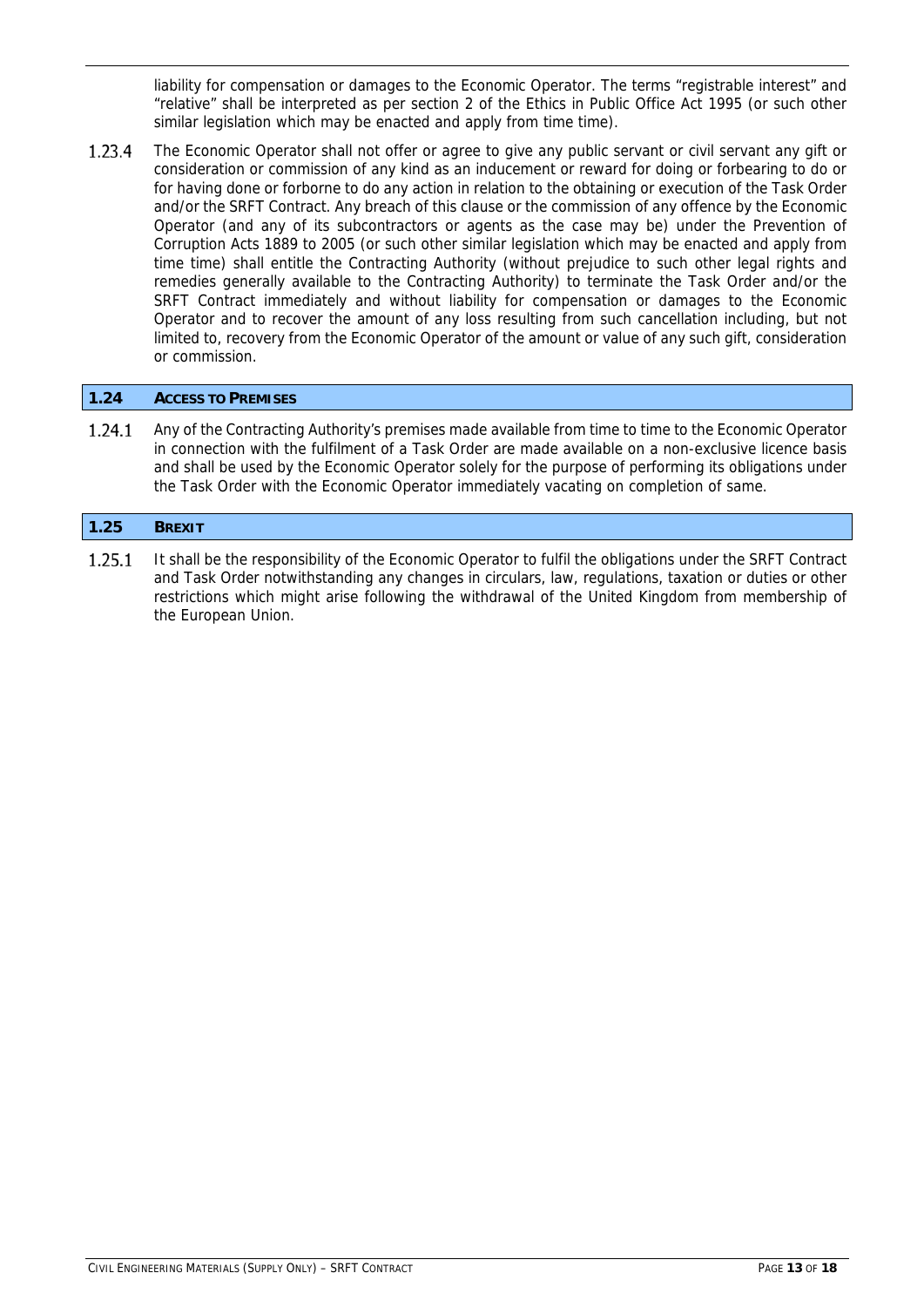# **2.0 SCHEDULE 1 - ECONOMIC OPERATOR'S OBLIGATIONS**

# **2.1 LEGISLATION, GUIDELINES, TECHNICAL STANDARDS & CODES OF PRACTICE**

- $2.1.1$ The Economic Operator shall, in its performance of the SRFT Contract and Task Order, comply with all relevant technical standards, legislation, bye-laws, guidelines and codes of practice that apply during the term of the DPS including, but not limited to, the following (as may be amended, updated or re-published by the relevant body from time to time):
	- Safety Health and Welfare at Work Act 2005;
	- Safety Health and Welfare at Work (Construction) Regulations 2013;
	- Safety Health and Welfare at Work (General Application) Regulations 2007 2016 (as amended);
	- Safety Health and Welfare at Work (Quarries) Regulations 2008;
	- Planning and Development Act 2000 (as amended);
	- Planning and Development Regulations 2001 2018 (as amended);
	- Waste Management Act 1996 (as amended);
	- The Waste Management (Management of Waste from the Extractive Industries) Regulations 2009 (S.I. 566 of 2009);
	- The Air Pollution Act 1987
	- (Licensing of Industrial Plant) Regulations, 1988 2001
- $2.1.2$ The Contracting Authority may seek evidence of the Economic Operator's compliance with the above by way of production of such licenses, permits or other documentation deemed reasonably necessary by the Contracting Authority.

# **Construction Products Regulations**

- $2.1.3$ The Contracting Authority may seek evidence of the Economic Operator's compliance with the Construction Product Regulations (Regulation (EU) No 305/2011). When requested to do so, the Economic Operator shall confirm:
	- that construction products associated with harmonised standards will be CE marked and have a Declaration of Performance;
	- that by submitting a Declaration of Performance (whether prepared by a third party or not) it is assuming full legal responsibility for the conformity of the construction product with its declared performance;
	- that, together with the technical specification, the Declaration of Performance will give all the information required to determine whether the construction product meets the essential characteristics in accordance with the applicable harmonised technical specifications;
	- that the CE mark shall be followed by the two last digits of the year in which it was first affixed, the name and the registered address of the manufacturer or the identifying mark allowing identification of the name and the registered address of the manufacturer without any ambiguity;
	- that certification of an organisation's Factory Production Control System by a notified body will be available if so required.
- $2.1.4$ In addition to the Construction Product Regulations, particular products, application types or processes may require:
	- a Type Test or Type Approval Installation Trial ("TAIT") Certificates;
	- a provisional Type Approval Installation Trial ("prTAIT") or European Assessment Documents where the product, application or process is not covered by a harmonised technical specification.
- $2.1.5$ In order to ensure compliance with environmental technical standards, economic operators tendering for an alternative environmentally friendly product at Supplementary Request for Tender stage will be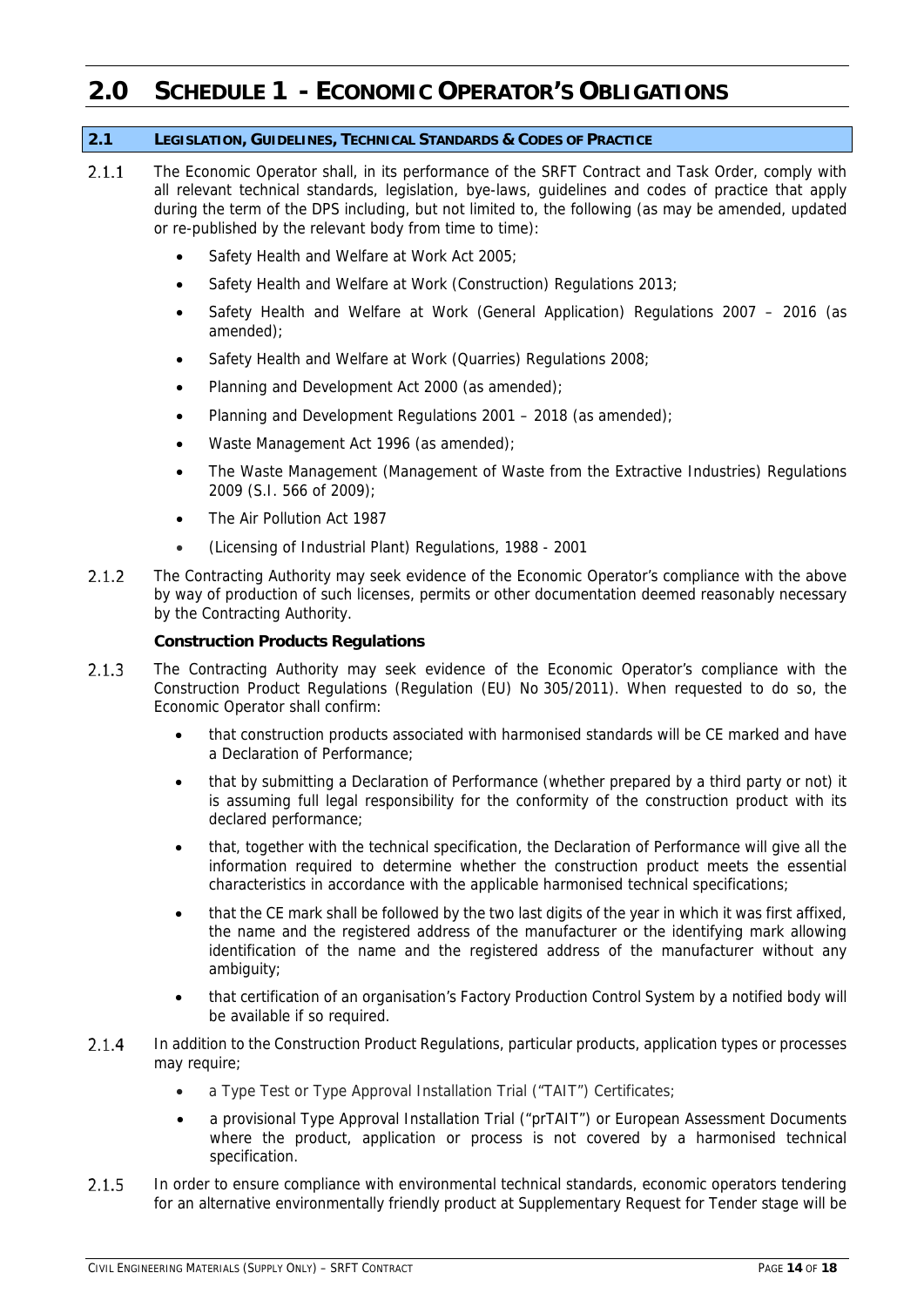required at that stage to submit an Environmental Product Declaration (EPD) in accordance with EN 15804 for each alternative environmentally friendly product they propose.

# **Lot 1 Bound and Unbound Aggregate Materials (Supply Only)**

- $2.1.6$ National guidance on performance in relation to the categories covered including, but not limited to SR 28: 2018 Recommendation for The Use and Implementation of The I.S. EN 13108 Series Bituminous Mixtures - Material Specifications;
- TII publications contained within the historical National Roads Authority ("NRA") Manual of Contract  $2.1.7$ Documents for Road Works suite including, but not limited to:
	- TII Specification for Roadworks Series 500 (Drainage & Service Ducts CC-SPW-00500);
	- TII Specification for Roadworks Series 600 (Earthworks CC-SPW-00600);
	- TII Specification for Roadworks Series 700 (Road Pavements General CC-SPW-00700);
	- TII Specification for Roadworks Series 800 (Road Pavements Unbound and Cement Bound Materials - CC-SPW-00800);
	- TII Specification for Roadworks Series 900 (Road Pavements Bituminous Materials CC-SPW-00900). This includes the NRA Specification for Road Works **dated March 2011** and the latest version of Series 900 of the TII Specification for Road Works (CC-SPW-00900).
- $2.1.8$ National and international standards including but not limited to the following:
	- IS EN 13108-1 Material Specification Asphalt Concrete;
	- IS EN 13108-4 Material Specification Hot Rolled Asphalt;
	- IS EN 13108-5 Material Specification Stone Mastic Asphalt;
	- IS EN 13108-6 Material Specification Mastic Asphalt;
	- IS EN 13108-7 Material Specification Porous Asphalt;
	- IS EN 13108-8 Material Specification Reclaimed Asphalt;
	- IS EN 13108-20 Material Specification Type Testing;
	- IS EN 13108-21 Material Specification Factory Production;
	- IS EN 13242 Fill under concrete floors;
	- EN 13242 Aggregates for Unbound Mixtures;
	- IAT Guidelines for Surface Dressing in Ireland, 3rd Edition Revised, 2017;
	- EN 933 Tests for geometrical properties of aggregates (parts 1 & 3);
	- IS EN 1097 Parts 8 Tests for mechanical and physical properties of aggregates. Determination of the polished stone value;
	- IS EN 1097 Part 2 Tests for mechanical and physical properties of aggregates. Methods for the determination of resistance to fragmentation;
	- IS EN 12620:2013 Aggregates for concrete

# **Lot 2 Ready Mix Concrete (Supply Only)**

- $2.1.9$ National guidance on performance in relation to the categories covered including, but not limited to SR 21: 2014 Guidance on The Use of I.S. EN 13242:2002 +A1:2007 Aggregates for Unbound and Hydraulically Bound Materials for Use in Civil Engineering Work and Road Construction.
- $2.1.10$ TII publications contained within the historical NRA Manual of Contract Documents for Road Works suite including but not limited to:
	- TII Specification for Roadworks Series 800 (Road Pavements Unbound and Cement Bound Materials - CC-SPW-00800);
	- TII Specification for Roadworks Series 1000 (Road Pavements Concrete Materials CC-SPW-01000);
	- TII Specification for Roadworks Series 1700 (Structural Concrete CC-SPW-01700);
	- TII Specification for Roadworks Series 5500 (Structural Concrete Repairs CC-SPW-05500)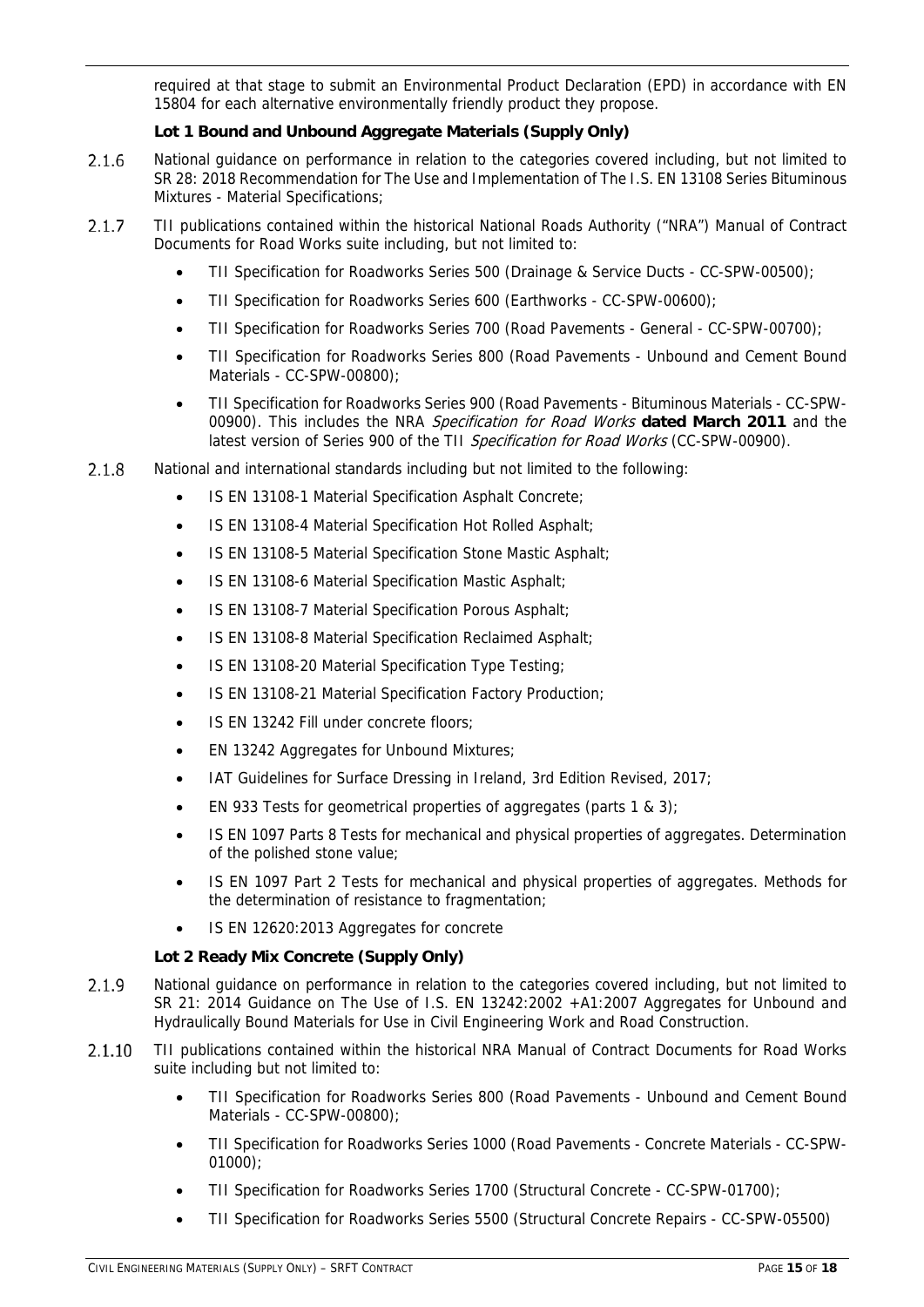- 2.1.11 National and international standards including but not limited to the following:
	- IS EN 206-1:2002 Concrete Part 1: Specification, performance, production and conformity including revisions;
	- IS EN 197-1:2001 Cement Part 1: Composition, Specifications and Conformity Criteria for Common Cements;
	- IS EN 12620:2002 Aggregates for Concrete;
	- IS EN 1008:2002 Mixing Water for Concrete,
	- EN 13139 Aggregates for Mortar
- $2.1.12$ The Economic Operator is responsible for the compliance of its materials with the technical requirements set out in the Supplementary Request for Tender. Compliance may be verified to the satisfaction of the Contracting Authority by use of material conformance testing (remote and in-situ) and reference to the quality management systems within the production plant.

# **2.2 PLANNING COMPLIANCE**

- $2.2.1$ If the Economic Operator is sourcing Goods from quarries, such quarries must be operating in compliance with the Planning Acts<sup>2</sup>.
- $2.2.2$ The Contracting Authority may seek from the Economic Operator, such information and documentary evidence as it deems reasonably necessary to ensure any quarry source is operating in compliance with the Planning Acts and such information and documentary evidence may be verified by the relevant Planning Authority.

# **2.3 WEIGHTS**

- $2.3.1$ Where required, the Economic Operator shall provide a docket showing:
	- the net weight of the Goods delivered; and
	- such additional information reasonably required by the Contracting Authority.
- $2.3.2$ Weighing of the Goods shall take place at a certified and in-calibration weighbridge and a copy of the certification may be requested.

# **2.4 HEALTH & SAFETY**

- $2.4.1$ All the Economic Operator's personnel entering the Contracting Authority's sites must have a SOLAS Safe Pass Card (or approved equivalent) available upon request.
- $2.4.2$ All the Economic Operator's personnel entering a construction site must comply with any directions given by the Project Supervisor for the Construction Stage (PSCS) and/or the Project Supervisor for the Design Process (PSDP) and/or any authorised representative of the Contracting Authority.
- 2.4.3 Where applicable, all the Economic Operator's personnel operating vehicles/plant must have a current full driver's license pertaining to the item(s) of vehicle/plant they are operating available upon request.
- $2.4.4$ Where applicable, plant operators under Schedule 5 of the Safety, Health and Welfare at Work (Construction) Regulations 2013 must have a valid Construction Skills Certification Scheme (CSCS) Card for the item of plant being operated available upon request.

# **2.5 PUBLIC/PRODUCT LIABILITY INSURANCE**

- $2.5.1$ The Economic Operator shall hold, at a minimum, the following level of public/product liability insurance in respect of any one event below which the Economic Operator will bear the cost:
	- $\bullet \quad \epsilon$ 6,500,000 for any one event;
	- maximum excess of €6,500 for property only with no excess for death, injury or illness.
- $2.5.2$ The limit of indemnity under the Economic Operator's insurance policy ("the Policy") must be, at a minimum, €6,500,000.

<sup>&</sup>lt;sup>2</sup> The Planning Acts means such legislation and regulations enacted from time to regulate planning including, but not limited to, the Local Government (Planning and Development) Act, 1963 and the Planning and Development Acts 2000 to 2019 (as amended).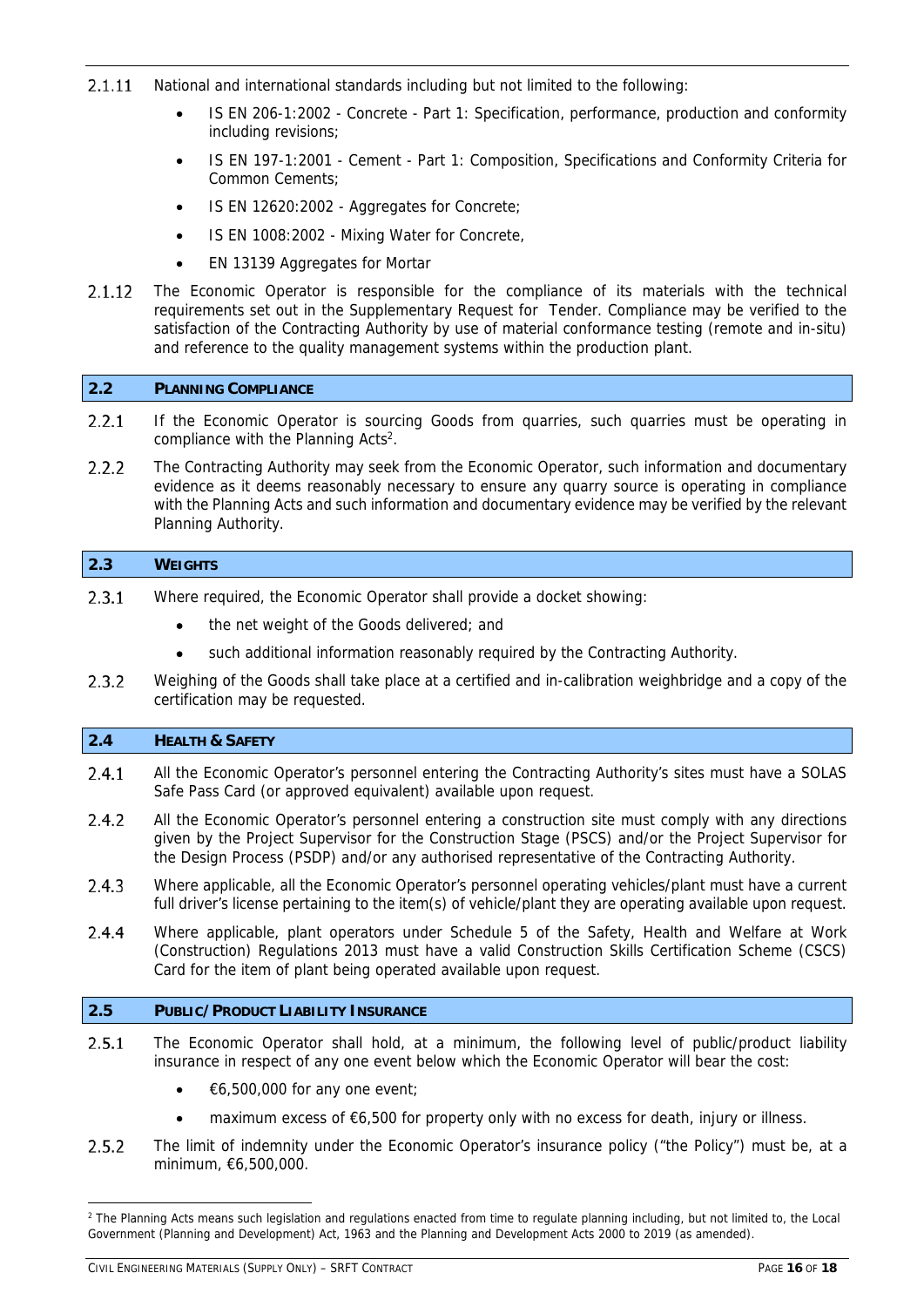$2.5.3$ The Policy shall include: (a) an indemnity to principal clause; (b) the Contracting Authority as joint insured (and may be required to include a non-vitiation clause if requested by the Contracting Authority); (c) product and pollution liability insurance to indemnify the Contracting Authority in relation to defective products supplied whether manufactured, altered or just sold by the Economic Operator; (d) all motor vehicles to which the Road Traffic Acts do not apply (such as rollers, pavers, off site vehicles etc.) (alternatively such vehicles should be scheduled (by vehicle registration or vehicle identification number ("VIN")) in the motor policy) and (e) loading and unloading risks both on and beyond public thoroughfares.

# **2.6 EMPLOYER'S LIABILITY INSURANCE**

- $2.6.1$ The Economic Operator shall hold, at a minimum, the following level of employer liability insurance in respect of any one event below which the Economic Operator will bear the cost:
	- €13,000,000 for any one event;
	- maximum excess of €6,500
- $2.6.2$ The Policy shall cover: (a) death and injury to all of the Economic Operator's employees engaged to fulfill this SRFT Contract; (b) the Economic Operator in respect of all liability assumed pursuant to this SRFT Contract (e.g. the description of the insured business must be unambiguous) and (c) the Contracting Authority as principal and may be required to include a non-vitiation clause.

# **2.7 INSURANCE EXCLUSIONS**

- $2.7.1$ If the Economic Operators has specific exclusions noted in the Policy which restrict or prohibit its ability to fulfill this SRFT Contract and/or the Task Order, it shall have either:
	- the exclusion removed from the Policy and employ a competent and appropriately insured specialist to carry out the excluded activity and put in place contingency cover on the Policy; or
	- the specialist included with the Economic Operator as a full joint insured on the specialist's insurance policy and have the Contracting Authority jointly insured on the policy.